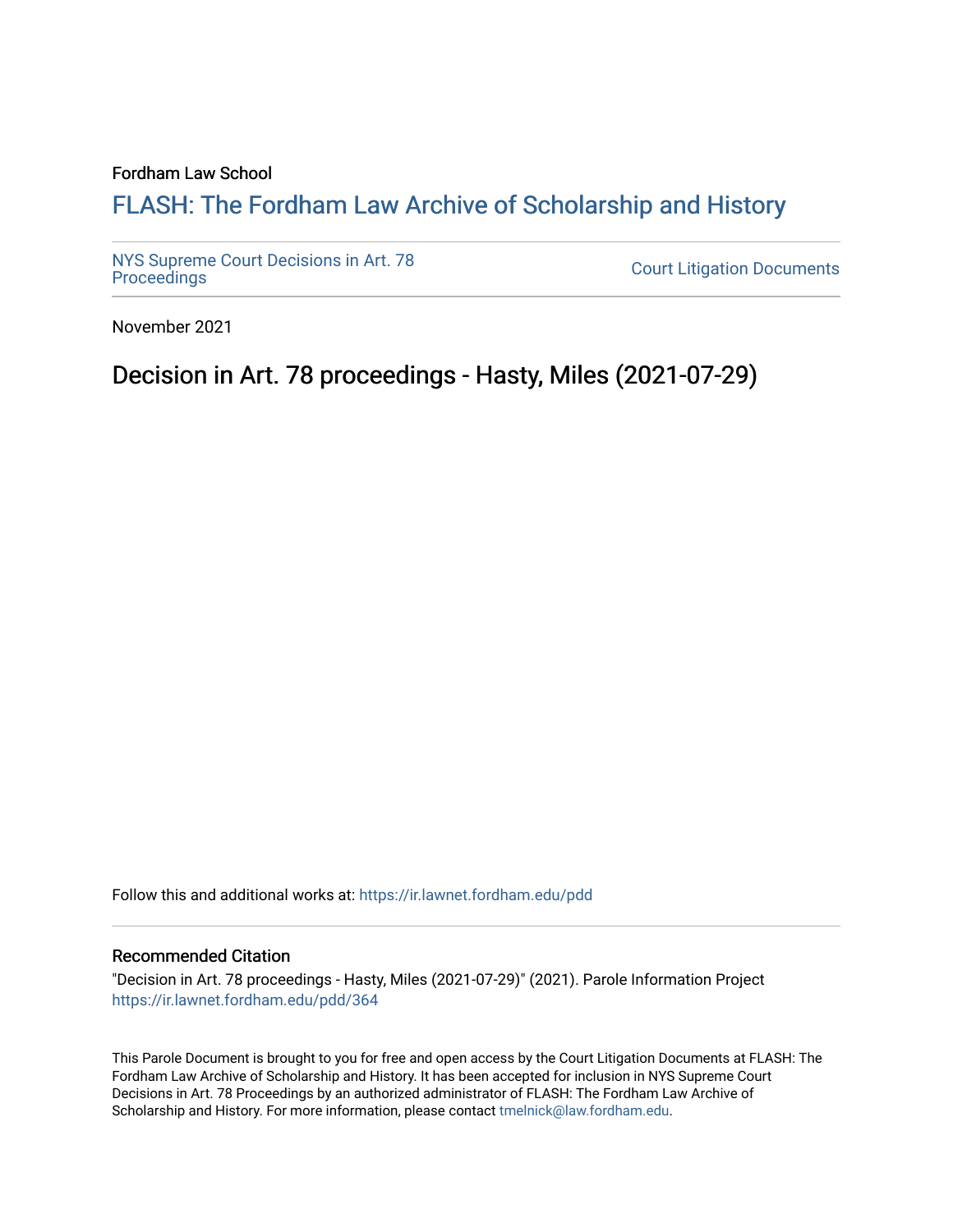At the term of the Supreme Court of the State of New York, held in and for the County of Dutchess, at 10 Market Street, Poughkeepsie, 12601 on  $\frac{7u \sqrt{9}}{29}$ , 2021.

# SUPREME COURT OF THE STATE OF NEW YORK COUNTY OF DUTCHESS

In the matter of the Application of MILES HASTY,

Petitioner Index No.: 2021-50579

DECISION AND ORDER

-against-

NEW YORK STATE DEPARTMENT OF CORRECTIONS (Motion Sequence 1) AND COMMUNITY SUPERVISION, ANTHONY J. ANNUCCI, ACTING COMMISSIONER, and TINA M. STANFORD, CHAIRWOMAN, BOARD OF PAROLE,

Respondents,

For Judgment Pursuant to Article 78 of the Civil Practice Law and Rules

Greenwald, J.

The following papers numbered 1-3 were considered by the Court in deciding Petitioner's Article 78 Petition:

| Papers                                                                        | Numbered |
|-------------------------------------------------------------------------------|----------|
| Notice of Petition/Affirmation of Jerome S. Fortinsky, Esq./<br>Exhibits 1-16 |          |
| Answer by Elizabeth A. Gavin, Esq./Exhibits 2-11                              |          |
| Reply Memorandum of Law                                                       |          |

## RELEVANT BACKGROUND

Petitioner makes the instant application to appeal the affirmance of the New York State Parole Board (the "Board") decision dated January 30, 2020, which is identified as Appeal Control Number 02-088-20 B ("Appeals Unit Decision"). Petitioner argues that the Board's decision on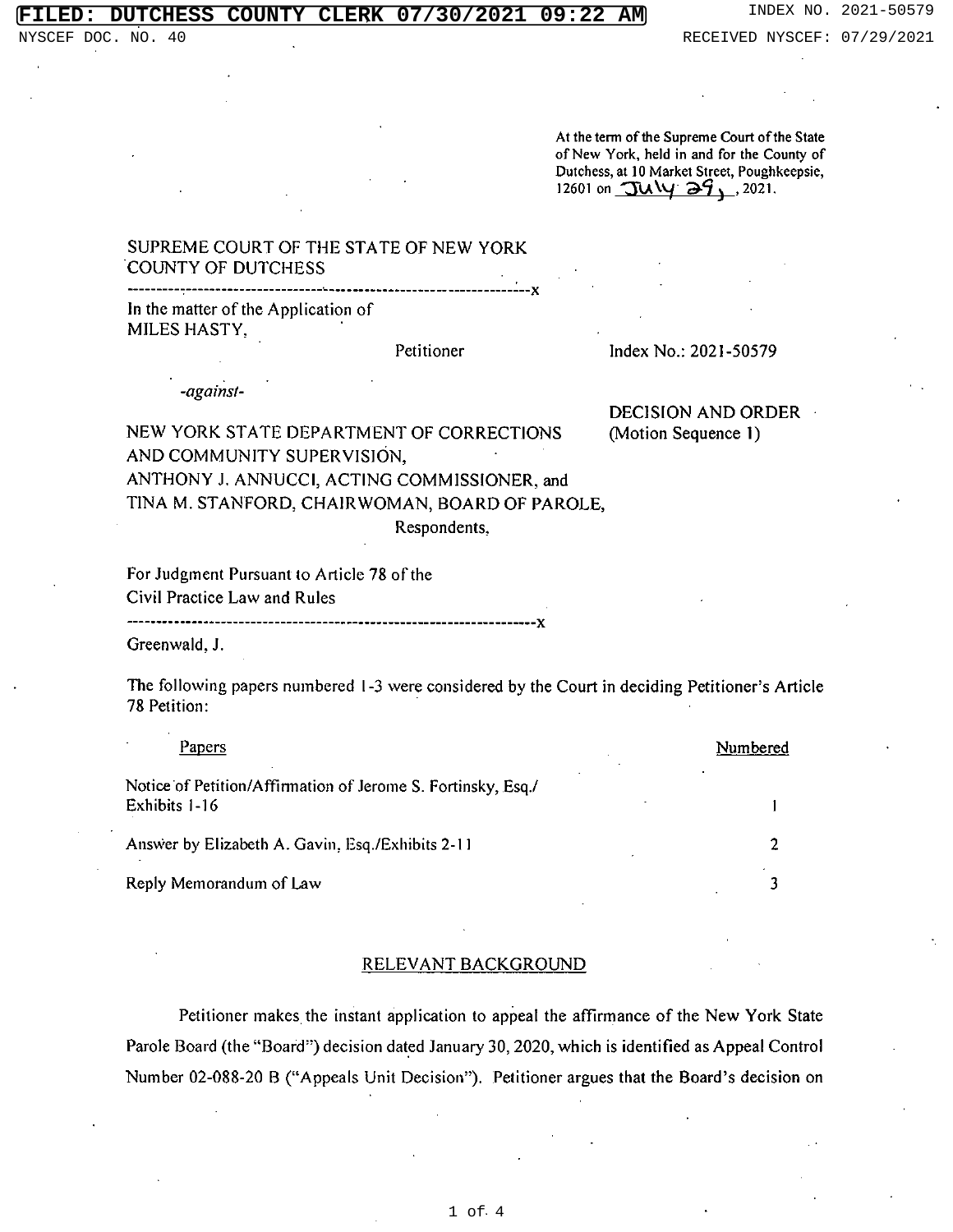Index No.: 2021-50579

the appeal was arbitrary, capricious, and so irrational that it borders on impropriety. Petitioner contends that the Board failed to properly weigh the factors as required by statute, failed to sufficiently justify or explain its departure from the COMPAS report, used conclusory terms in its decision, relied on an inaccurate record in forming its decision and argues that the Commissioner(s) bias also improperly influenced the decision. Petitioner argues that these factors were the basis for the denial of the appeal and as such this Court should vacate the Board's denial of parole and order Respondents to hold a de novo parole interview before a new panel of Commissioners based on a contemporary record.

Respondents argue the board's decision was rational and based on the statutory factors. Respondents contend that the Board's decision satisfied the criteria set out in Executive Law § 259-i(2)(a) and was sufficiently detailed so as to inform the inmate of the reasons for the denial of parole, and it was not based on an erroneous record. Respondents state that the decision was not conclusory but clearly stated the basis for its decision, explaining why the Board departed from the Petitioner's COMPAS report, as well as the other factors that impacted the decision. Respondents declare that the language of the decision although not the precise statutory language is only semantically different from the statute. Respondents argue further that its consideration of the district attorney's recommendation and weight given to all the statutory factors are proper, and within its discretion and the ultimate determination has a rational basis, thus he petition should be dismissed.

### DISCUSSION

Courts may only overturn administrative action where it is taken without sound basis in reason or regard to the facts. When the determination is supported by a rational basis the Court will sustain the determination even if the Court would conclude that it would have reached a different result than the one reached by the agency. *See,* Matter of Wooley v New York State Dept. ofCorrectional Services, 15 N.Y. 3d 275, 280 (2010). The standard ofjudicial review in an Article 78 proceeding is to scrutinize the record and determine whether the decision of the administrative agency is supported by substantial evidence and not arbitrary and capricious. See, Matter of Garofolo v Rosa, 26 Misc. 3d 969, 974 (Kings County Sup. Ct. 2009).

2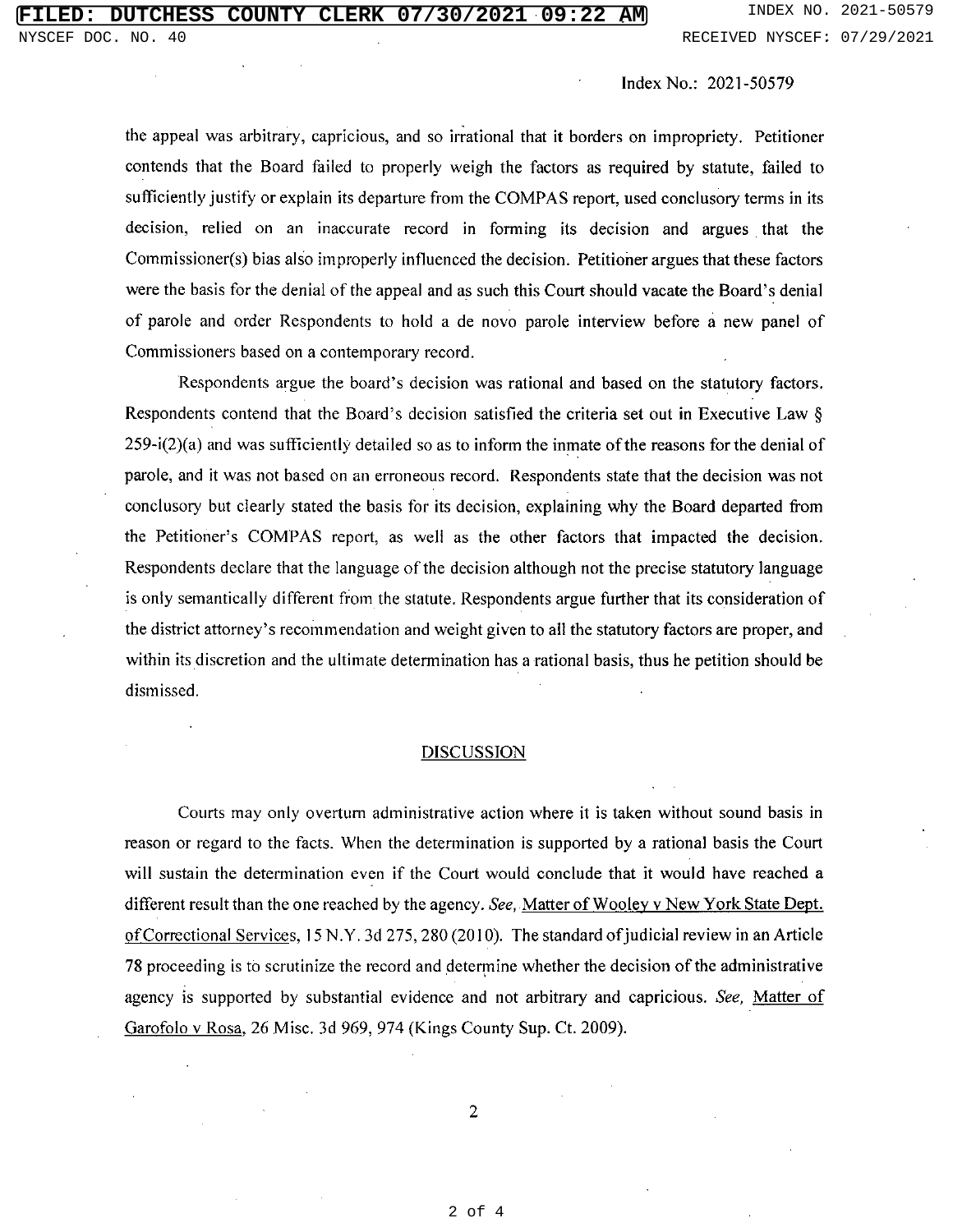Index No.: 2021-50579

It is well settled that the Petitioner must make a convincing showing that the Board considered and relied on erroneous information, record or criminal history in rendering its determination for the Court to intervene. See, People ex rel. Thomas v Supt. Arthur Kill Correctional Facility. 124 AD2d 848, 848-49 [2d Dept 1986] and Abrams v New York State Bd. of Parole, 88 AD2d 951 [2d Dept 1982].

Petitioner's arguments lack merit. Petitioner asserts that the Board was biased because it referenced Petitioner's offense as murder instead of manslaughter in the dialogue but admits that the Board properly stated the offense in the decision. Petitioner also states that the Board relied upon a 2003 letter submitted from a prior district attorney in opposition to Petitioner's release or any dismissed charges against Petitioner. The mention of these documents or facts does not forfeit the basis stated by the Board for its determination, nor does it make a convincing showing that the determination was made with strong reliance of such information or that the Board was biased.

The Court of Appeals has ruled that the Board is required to detail the reasons for a denial of discretionary release, but the Board need not expressly discuss each of these guidelines in its determination. See, Matter of Hamilton v New York State Div. of Parole, 119 A.D.3d 1268, 1270  $(3<sup>rd</sup>$  Dept. 2014). Thus, Petitioner's claim that the determination is written in conclusory terms, is erroneous as there is sufficient detail to determine the basis of the denial. Nonetheless, Petitioner fails to demonstrate in the record or decision, that the Board abused its discretion, nor did Petitioner give a sufficient basis with proof that warrants vacating the Board's determination. Petitioner admits that the determination is devoid of mischaracterizations of the offense. Petitioner fails to demonstrate proof that any dismissed charge had any weight in the determination nor that the denial is based on the opposition to Petitioner's release. Instead, the decision states that the basis for Petitioner's parole release denial was based on cumulative things, not just the instant offense. In light of Petitioner's accomplishments during his incarceration, Petitioner has a lengthy criminal history that includes multiple violent crimes. Violence was a higher score on Petitioner's COMPAS report, and of concern to the Board. The Board indicated that there was still some introspection needed by Petitioner to understand the causes of his behavior. The Board considered, Petitioner's previous parole release, and Petitioner's failure to adhere to the terms of parole, as the instant offense was committed on Petitioner's previous parole release. The Board perceived that Petitioner would be challenged to follow the rules of parole, and as such parole release was denied. Parole release decisions are discretionary and, if made pursuant to statutory requirements,

 $\overline{\mathbf{3}}$